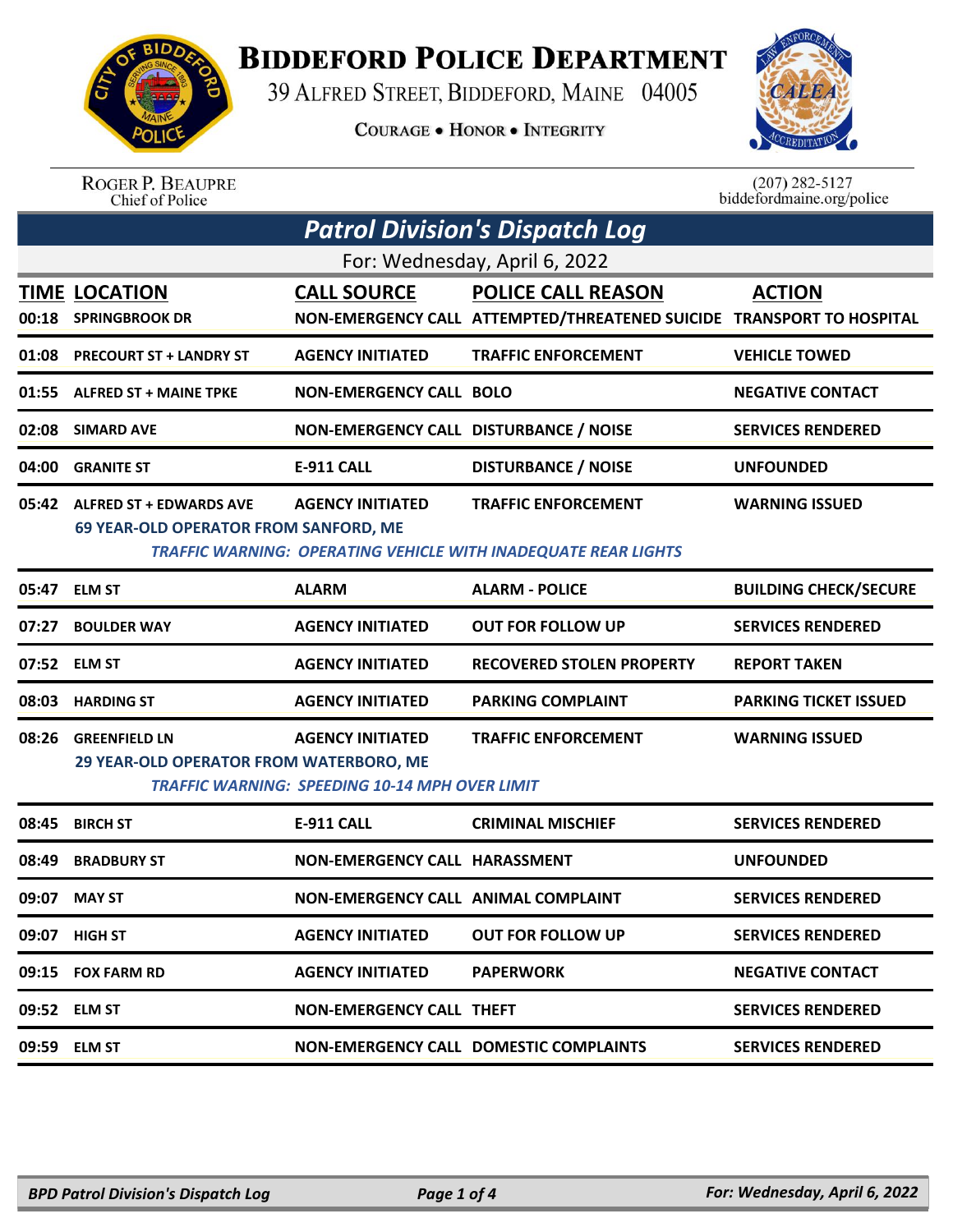|       | <b>TIME LOCATION</b>                                                                      | <b>CALL SOURCE</b>                                                                               | <b>POLICE CALL REASON</b>                                                                                                                  | <b>ACTION</b>             |
|-------|-------------------------------------------------------------------------------------------|--------------------------------------------------------------------------------------------------|--------------------------------------------------------------------------------------------------------------------------------------------|---------------------------|
|       | 10:15 ADAMS ST                                                                            | NON-EMERGENCY CALL ASSAULT                                                                       |                                                                                                                                            | <b>ARREST(S) MADE</b>     |
|       | <b>CHARGE: DOMESTIC VIOLENCE ASSAULT</b><br><b>CHARGE: VIOLATING CONDITION OF RELEASE</b> |                                                                                                  | DEFENDANT: TONY P BANGA  AGE: 24  RESIDENT OF: SCARBOROUGH, ME<br><b>CHARGE: REFUSING TO SUBMIT TO ARREST OR DETENTION, PHYSICAL FORCE</b> |                           |
|       | <b>10:21 FORTUNES ROCKS RD</b>                                                            | <b>AGENCY INITIATED</b>                                                                          | <b>COMMUNITY ENGAGEMENT</b>                                                                                                                | <b>SERVICES RENDERED</b>  |
|       | 10:38 ALFRED ST                                                                           | NON-EMERGENCY CALL ASSIST CITIZEN                                                                |                                                                                                                                            | <b>SERVICES RENDERED</b>  |
|       | 10:39 BEACH HOUSE LN                                                                      | <b>AGENCY INITIATED</b>                                                                          | <b>COMMUNITY ENGAGEMENT</b>                                                                                                                | <b>NO VIOLATION</b>       |
|       | 10:45 MAPLEWOOD AVE<br><b>CHARGE: MINOR POSSESSING LIQUOR</b>                             | <b>AGENCY INITIATED</b>                                                                          | <b>LIQUOR LAW VIOLATION</b><br>DEFENDANT: CIVIL VIOLATION BY A MALE  AGE: 18  RESIDENT OF: BIDDEFORD, ME                                   | <b>SUMMONS ISSUED</b>     |
|       | 11:00 ALFRED ST                                                                           | <b>WALK-IN AT STATION</b>                                                                        | <b>CAR SEAT DETAIL</b>                                                                                                                     | <b>SERVICES RENDERED</b>  |
|       | 11:12 SULLIVAN ST                                                                         | NON-EMERGENCY CALL OUT FOR FOLLOW UP                                                             |                                                                                                                                            | <b>SERVICES RENDERED</b>  |
|       | 11:12 ALFRED ST + PRECOURT ST                                                             | <b>NON-EMERGENCY CALL BOLO</b>                                                                   |                                                                                                                                            | <b>SERVICES RENDERED</b>  |
|       | 11:15 MAPLEWOOD AVE<br>DEFENDANT: JUVENILE - P  AGE: 14  RESIDENT OF: BIDDEFORD, ME       | AGENCY INITIATED PAPERWORK<br><b>CHARGE: POSSESSION OF DRUG PARAPHERNALIA WITH INTENT TO USE</b> |                                                                                                                                            | <b>SUMMONS ISSUED</b>     |
| 11:17 | <b>BARRA RD</b>                                                                           | <b>E-911 CALL</b>                                                                                | <b>MENTAL ILLNESS CASES</b>                                                                                                                | <b>SERVICES RENDERED</b>  |
|       | 11:42 SULLIVAN ST + BACON ST                                                              | NON-EMERGENCY CALL ARTICLES LOST/FOUND                                                           |                                                                                                                                            | <b>SERVICES RENDERED</b>  |
| 12:10 | <b>HUBERT ST</b>                                                                          | <b>WALK-IN AT STATION</b>                                                                        | <b>THEFT</b>                                                                                                                               | <b>REPORT TAKEN</b>       |
|       | 12:37 ALFRED ST                                                                           | <b>WALK-IN AT STATION</b>                                                                        | ATTEMPTED/THREATENED SUICIDE TRANSPORT TO HOSPITAL                                                                                         |                           |
|       | 12:45 FRANKLIN ST                                                                         |                                                                                                  | NON-EMERGENCY CALL VEHICLE CRASH - POLICE ONLY                                                                                             | <b>SERVICES RENDERED</b>  |
|       | 12:50 BEACON AVE                                                                          | <b>NON-EMERGENCY CALL CHECK WELFARE</b>                                                          |                                                                                                                                            | <b>REPORT TAKEN</b>       |
| 12:59 | <b>MAIN ST</b>                                                                            | NON-EMERGENCY CALL BOLO                                                                          |                                                                                                                                            | <b>GONE ON ARRIVAL</b>    |
| 13:17 | <b>ELM ST</b>                                                                             | <b>NON-EMERGENCY CALL POLICE INFO</b>                                                            |                                                                                                                                            | <b>NO ACTION REQUIRED</b> |
|       | <b>13:21 MAIN ST</b>                                                                      | <b>AGENCY INITIATED</b>                                                                          | <b>COMMUNITY ENGAGEMENT</b>                                                                                                                | <b>SERVICES RENDERED</b>  |
|       | 13:27 ALFRED ST                                                                           | <b>AGENCY INITIATED</b>                                                                          | <b>CAR SEAT DETAIL</b>                                                                                                                     | <b>SERVICES RENDERED</b>  |
|       | 13:51 MEDICAL CENTER DR                                                                   | <b>NON-EMERGENCY CALL BOLO</b>                                                                   |                                                                                                                                            | <b>NO VIOLATION</b>       |
|       | 13:52 SULLIVAN ST                                                                         |                                                                                                  | NON-EMERGENCY CALL ARTICLES LOST/FOUND                                                                                                     | <b>REMOVED HAZARD</b>     |
|       | 14:26 ALFRED ST                                                                           |                                                                                                  | NON-EMERGENCY CALL LIQUOR LAW VIOLATION                                                                                                    | <b>NO VIOLATION</b>       |
|       | 14:55 LINDALE AVE                                                                         | NON-EMERGENCY CALL CODES ENFORCEMENT                                                             |                                                                                                                                            | <b>SERVICES RENDERED</b>  |
|       | <b>15:02 MAIN ST</b>                                                                      | NON-EMERGENCY CALL OUT FOR FOLLOW UP                                                             |                                                                                                                                            | <b>SERVICES RENDERED</b>  |
|       | <b>15:08 FORTUNES ROCKS RD</b>                                                            | <b>AGENCY INITIATED</b>                                                                          | <b>COMMUNITY ENGAGEMENT</b>                                                                                                                | <b>NO VIOLATION</b>       |

*BPD Patrol Division's Dispatch Log Page 2 of 4 For: Wednesday, April 6, 2022*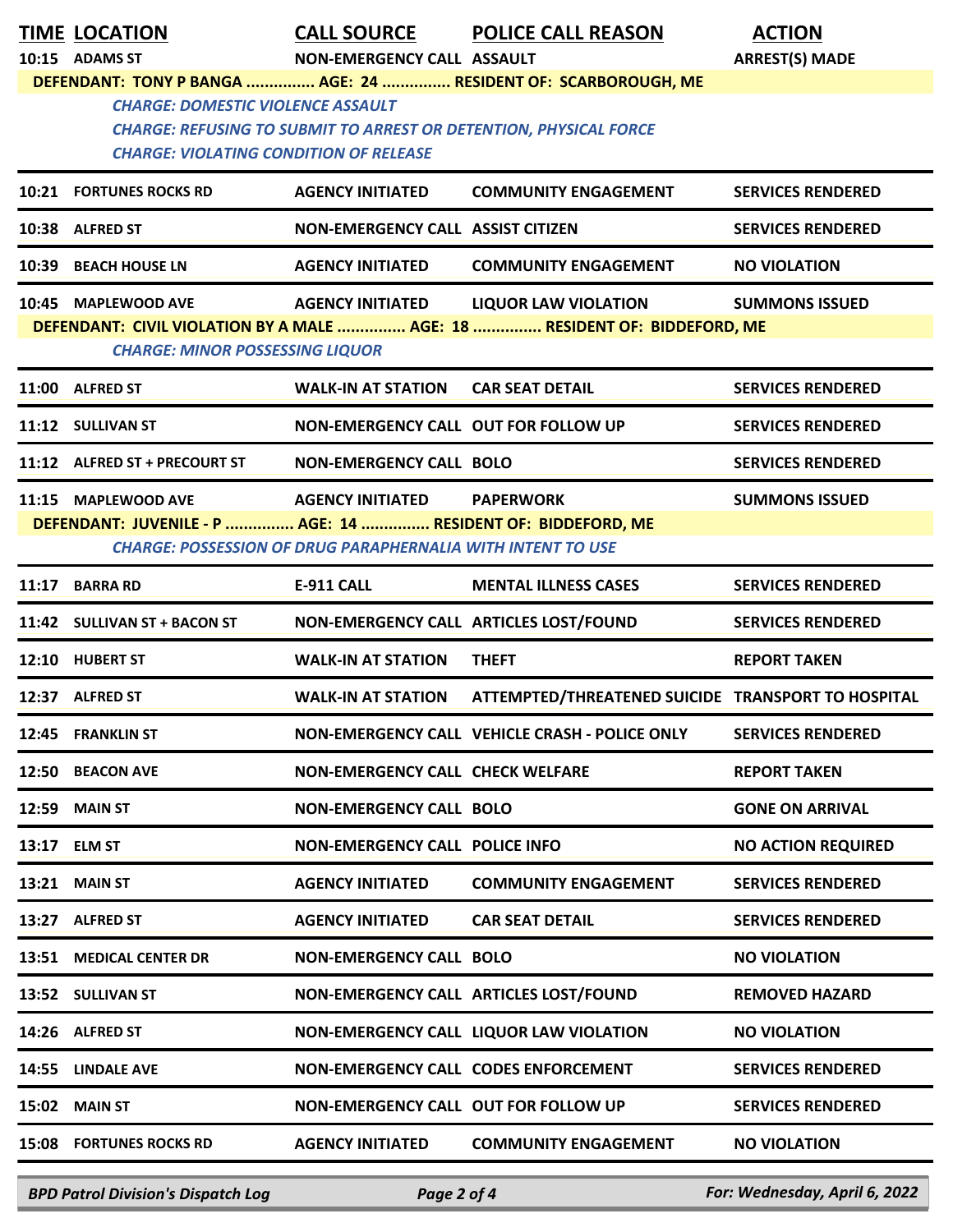| 15:13 | <b>TIME LOCATION</b><br><b>BEACH HOUSE LN</b>                               | <b>CALL SOURCE</b><br><b>AGENCY INITIATED</b>                                           | <b>POLICE CALL REASON</b><br><b>COMMUNITY ENGAGEMENT</b>                                                                                                           | <b>ACTION</b><br><b>NO VIOLATION</b> |
|-------|-----------------------------------------------------------------------------|-----------------------------------------------------------------------------------------|--------------------------------------------------------------------------------------------------------------------------------------------------------------------|--------------------------------------|
|       | 16:54 ALFRED ST<br>43 YEAR-OLD OPERATOR FROM OLD ORCHARD BEACH, ME          | <b>AGENCY INITIATED</b><br><b>TRAFFIC WARNING: FAILING TO OBEY RED TRAFFIC LIGHT</b>    | <b>TRAFFIC ENFORCEMENT</b>                                                                                                                                         | <b>WARNING ISSUED</b>                |
|       | 17:22 ELM ST                                                                | <b>NON-EMERGENCY CALL SUSPICION</b>                                                     |                                                                                                                                                                    | <b>GONE ON ARRIVAL</b>               |
|       | 17:24 WATER ST + SULLIVAN ST<br>34 YEAR-OLD OPERATOR FROM BIDDEFORD, ME     | <b>AGENCY INITIATED</b>                                                                 | <b>TRAFFIC ENFORCEMENT</b><br>TRAFFIC WARNING: OPERATE VEHICLE W/O VALID INSPECTION CERTIFICATE                                                                    | <b>WARNING ISSUED</b>                |
|       | 17:32 ACORN ST                                                              | <b>NON-EMERGENCY CALL THEFT</b>                                                         |                                                                                                                                                                    | <b>REPORT TAKEN</b>                  |
| 17:39 | <b>HILL ST</b><br><b>44 YEAR-OLD OPERATOR FROM BIDDEFORD, ME</b>            | <b>AGENCY INITIATED</b><br><b>TRAFFIC WARNING: SPEEDING 10-14 MPH OVER LIMIT</b>        | <b>TRAFFIC ENFORCEMENT</b>                                                                                                                                         | <b>WARNING ISSUED</b>                |
| 17:46 | <b>MAIN ST + FOSS ST</b>                                                    | <b>E-911 CALL</b>                                                                       | <b>JUVENILE OFFENSES</b>                                                                                                                                           | <b>SERVICES RENDERED</b>             |
|       | 17:59 POOL ST + MARIAL AVE<br>18 YEAR-OLD OPERATOR FROM WEST BARNSTABLE, MA | <b>AGENCY INITIATED</b><br><b>TRAFFIC WARNING: SPEEDING 10-14 MPH OVER LIMIT</b>        | <b>TRAFFIC ENFORCEMENT</b>                                                                                                                                         | <b>WARNING ISSUED</b>                |
| 18:02 | <b>MEDICAL CENTER DR</b>                                                    | <b>NON-EMERGENCY CALL SUSPICION</b>                                                     |                                                                                                                                                                    | <b>NEGATIVE CONTACT</b>              |
|       | 18:02 SHOPS WAY                                                             | <b>WALK-IN AT STATION</b>                                                               | <b>ARTICLES LOST/FOUND</b>                                                                                                                                         | <b>REPORT TAKEN</b>                  |
|       | 18:10 POOL ST<br>20 YEAR-OLD OPERATOR FROM COLCHESTER, VT                   | <b>AGENCY INITIATED</b><br><b>TRAFFIC WARNING: SPEEDING 15-19 MPH OVER LIMIT</b>        | <b>TRAFFIC ENFORCEMENT</b>                                                                                                                                         | <b>WARNING ISSUED</b>                |
| 18:31 | <b>WILLETT ST</b>                                                           | NON-EMERGENCY CALL HARASSMENT                                                           |                                                                                                                                                                    | <b>SERVICES RENDERED</b>             |
|       | 19:17 ALFRED ST                                                             | <b>WALK-IN AT STATION</b>                                                               | <b>ALL OTHER</b>                                                                                                                                                   | <b>SERVICES RENDERED</b>             |
|       | 19:21 SUMMER ST                                                             | <b>E-911 CALL</b>                                                                       | 911 MISUSE                                                                                                                                                         | <b>SERVICES RENDERED</b>             |
| 20:15 | <b>FOX FARM RD</b>                                                          | <b>AGENCY INITIATED</b>                                                                 | <b>PAPERWORK</b>                                                                                                                                                   | <b>SERVICES RENDERED</b>             |
| 20:48 | <b>KING ST</b>                                                              | <b>AGENCY INITIATED</b>                                                                 | ASSIST: ALARM - RESIDENTIAL FIRE SERVICES RENDERED                                                                                                                 |                                      |
|       | 21:02 ALFRED ST                                                             | <b>AGENCY INITIATED</b>                                                                 | <b>PAPERWORK</b>                                                                                                                                                   | <b>NEGATIVE CONTACT</b>              |
| 21:21 | <b>ELM ST</b><br>21 YEAR-OLD OPERATOR FROM KENNEBUNKPORT, ME                | <b>AGENCY INITIATED</b>                                                                 | <b>TRAFFIC ENFORCEMENT</b><br>TRAFFIC WARNING: OPER. MV W/ EXPIRED MAINE LICENSE < OR = 90 DAYS<br><b>TRAFFIC WARNING: OPERATING WITHOUT HEADLIGHTS AFTER DARK</b> | <b>WARNING ISSUED</b>                |
| 21:29 | <b>PRECOURT ST + ELM ST</b><br>34 YEAR-OLD OPERATOR FROM WESTBROOK, ME      | <b>AGENCY INITIATED</b><br><b>TRAFFIC WARNING: OPERATING WITH INADEQUATE HEADLIGHTS</b> | <b>TRAFFIC ENFORCEMENT</b>                                                                                                                                         | <b>WARNING ISSUED</b>                |
| 21:29 | <b>DECARY RD + POOL ST</b>                                                  | <b>E-911 CALL</b>                                                                       | <b>CHECK WELFARE</b>                                                                                                                                               | <b>SERVICES RENDERED</b>             |
|       | <b>BPD Patrol Division's Dispatch Log</b>                                   | Page 3 of 4                                                                             |                                                                                                                                                                    | For: Wednesday, April 6, 2022        |